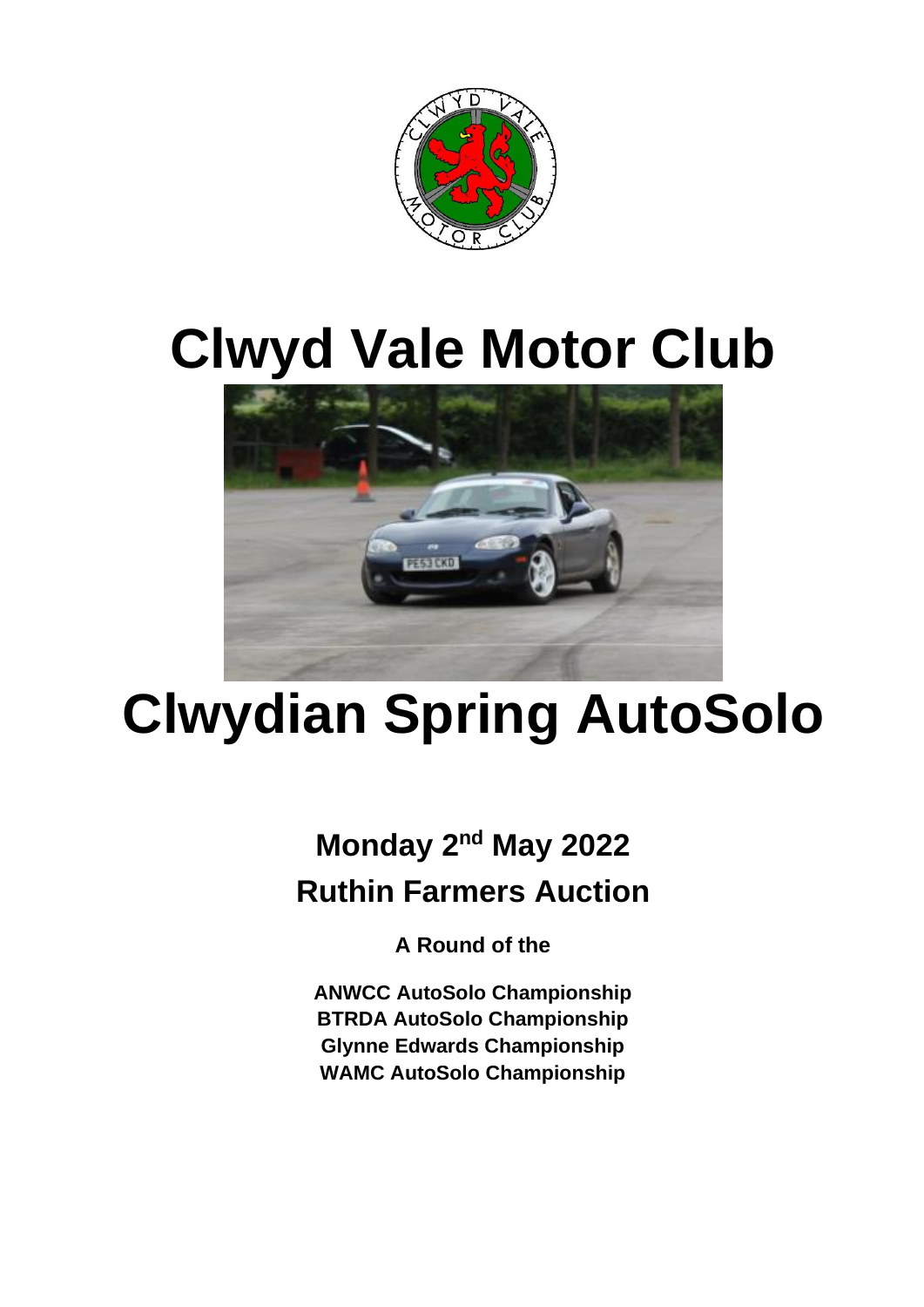### **Clwyd Vale Motor Club**

## **Clwydian Spring AutoSolo**

#### **Bank Holiday Monday 2nd May 2022**

### **Supplementary Regulations**

Clwyd Vale Motor Club will organise a Clubmans AutoSolo on Bank Holiday Monday 2nd May 2022 at Ruthin Farmers Auction (MR 116/115587). Post Code LL15 1PB.

- 1. The meeting will be governed by the General Regulations of the Motorsport UK (incorporating the provisions of the International Sporting Code of the FIA), these Supplementary Regulations and any written instructions that the organising club may issue for the event.
- 2. Motorsport UK Event Permit No: TBA

#### 3. **COVID-19 Summary**

In order to run the AutoSolo safely in the current environment it has been necessary to introduce a number of changes for the safety of not just the competitors but also the marshals and organisers. These regulations have been compiled taking into consideration the additional Motorsport UK and Welsh Government Guidelines.

A summary of the measures introduced are:

- Passengers will be allowed unless Welsh Government rules change, passengers will need to have a valid RS Clubman's Licence.
- Online entry and payment only.
- Competitors to print their own entry packs (Course Diagrams, Competitor Numbers etc.).
- Electronic Signing-on in advance.
- A self-certified declaration for scrutineering, though on the day spot checks will be carried out to ensure adherence.
- Electronic timing.
- No marshalling by the competitors. (To reduce the number of people touching equipment)
- Online results with no physical awards ceremony.
- A requirement that competitors cannot enter the event if they, or anyone they've been in contact with, have displayed COVID-19 symptoms in the 14 days prior to the event.
- A dedicated COVID-19 officer to ensure adherence to the measures put in place.

What we expect from competitors:

- Masks are recommended to be worn in high density areas and all public areas at all times.
- Masks to be worn inside the building.
- Hand sanitizer or alternatively sanitized wipes must be carried in the car at all times.
- When outside of the car, comply with the social distancing of 2 meters including when walking the course
- Comply with any request from the COVID-19 officer.

If you are uncertain about any of the above measures, please do not enter the event. We will welcome you back in the future. With advice/legislation changing all the time having to cancel the event is always an option.

4. The Event is open to all fully elected members of:

Clwyd Vale Motor Club, registered contenders of ANWCC, BTRDA, WAMC AutoSolo championships and Glynne Edwards Championship.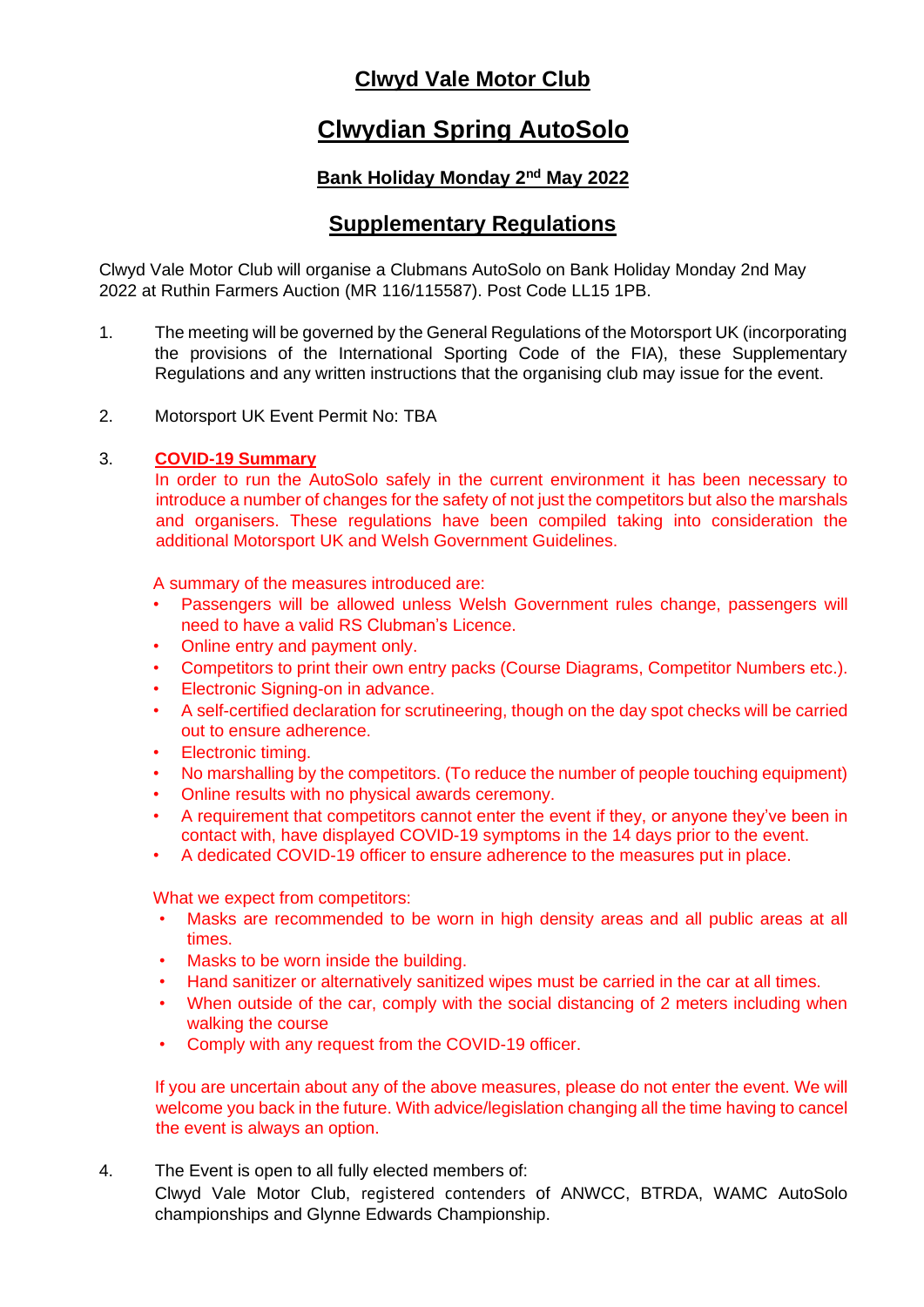- 5. All drivers must hold a valid Club Membership Card which must be obtained prior to the event and be able to produce it on request. A minimum of RS Clubman competition licence is required and this would need to be obtained before the event.
- 6. The event is a round of: BTRDA AutoSolo Championship ANWCC AutoSolo Championship WAMC AutoSolo Championship Glynne Edwards Championship Clwyd Vale Motor Club, Sporting and Gareth W Jones Championship

#### 7. The event for each category will consist of 5 classes as follows:

- A Series Production Saloons up to 1400cc
- B Series Production Saloons over 1400cc up to 2000cc
- C Series Production Saloon over 2000cc
- D Series Production Sports Cars

#### E - All other cars, **unfortunately, we are unable to accept electric vehicles.**

Production cars are those running with original panels although additional panels, e.g. wheel arch extensions, and accessories may be added. They must have full trim and seats although type may be replaced. The original manufacturer's engine type must be fitted in the original position but it may be tuned.

Suspension may be altered within its original configuration and tyres must comply with Motorsport UK regulations. Tyres from the Motorsport UK **Lists 1b and 1c** will **NOT** be allowed. Tyres marked 'for competition use only', manufactured without a full tread pattern, or in an un-roadworthy condition will not be acceptable.

Forced induction petrol engined cars will have their capacity increased by 1.7 to give their class, rotary engine cars will have their capacity increased by 1.5 and there will be no capacity increase for forced induction diesel engine cars.

8. All vehicles must comply with Motorsport UK Technical Regulations. Competitors will be required to complete and sign a self-declaration of their vehicle's eligibility in advance of the event. On the day spot checks will be carried out to ensure adherence.

All vehicles will be required to carry a small spill kit.

All vehicles must be MOT'd, taxed and insured for the public road.

#### **A check for valid MOT and Road Tax, via the DVLA online database, will be conducted prior to the event.**

The only exemption that can be given is to vehicles less than three years old (where MOT is not required), and then proof of date of first registration will be required.

#### **All vehicles must be driven into the venue as per Motorsport UK Blue Book**

There is a strict noise restriction at the venue and all vehicles must meet a noise limit of 98dbA. If the scrutineer / organisers deem a vehicle to be too noisy, a noise test may be undertaken prior to the vehicle competing or continuing.

9. The programme of the meeting will be: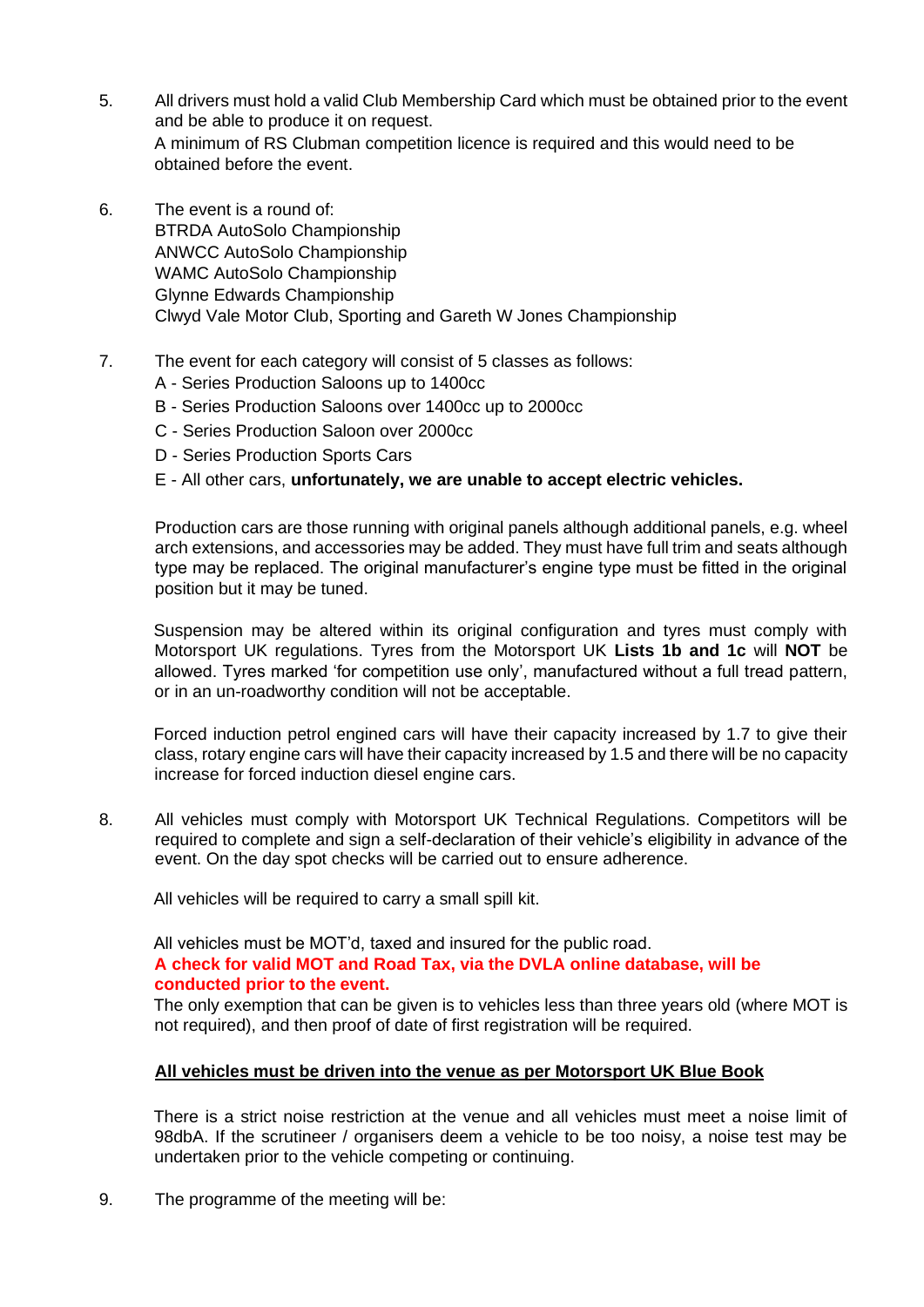| Finals sent by email                                                                                       | 28 <sup>th</sup> April 2022.                  |
|------------------------------------------------------------------------------------------------------------|-----------------------------------------------|
| Completed Signing on sheet and<br>COVID-19/Scrutineering declarations returned<br>to the Entries Secretary | Before 15:00 Sunday 24th April                |
| <b>Gates Open</b>                                                                                          | 08.00 Bank Holiday Monday 2 <sup>nd</sup> May |
| First car starts 1 <sup>st</sup> course                                                                    | 10:00                                         |

Any competitor who has not returned the completed paperwork by 15:00 on Sunday 24<sup>th</sup> April will have their entry removed and their entry offered to the next reserve. Competitors arriving early will be asked to queue up outside the test venue and remain in their vehicles until 08:00, please don't obstruct the public highway.

- 10. We will refrain from presenting physical awards on the day however our kind sponsor 'Clwydian' will forward vouchers to all award winners after the event.
- 11. We will still publish class positions for each category as follows:- First Overall First in Class (Subject to 3 starters) Second in Class (Subject to 6 starters) No competitor may win more than one award

If the minimum number of starters in a class is not met, then the organisers reserve the right to amalgamate classes as seen fit.

12. The maximum entry for the meeting is 30. The minimum is 18. Should the minimum figure not be reached, the organisers reserve the right to cancel the meeting, whereupon entry fees will be refunded. If a competitor has to withdraw before the event, and gives reasonable notice then their entry fee will be refunded on consideration by the organisers. Entries will be selected in order of receipt.

One car may be driven by two different drivers but a driver may only drive one car. See also section 4 on COVID-19 restrictions

Entries may be accepted from drivers between the ages of 14 and 17 or over 17 without a RTL, but they may only drive touring (saloon) type cars and must carry a passenger, this passenger must hold a full RTL and an RS Clubman's Licence (See Motorsport UK Yearbook for other limitations on cars and passengers).

The entry will be divided into three random groups. At any one time while one group is competing the other groups will be resting, observing COVID-19 guidance.. When the maximum entry is reached a reserve list will be started.

- 13. Entries will open at 19:00 on the 27<sup>th</sup> March 2022 and close finally on Wednesday 27<sup>th</sup> April 2022 at midnight. Entries will be logged on the system in time of receipt order, and will be allocated accordingly, so please only make payment after you have completed the entry form. Entries will be allocated in the order of receipt in accordance with the following process:
	- a) Electronic entry via the link on the website.www.cvmc.org.uk
	- b) Entries to be paid by BACS: HSBC Sort Code 40–19–12, Account No. 21304909, Account Name: Clwyd Vale Motor Club
	- c) Please use the reference SOLO, followed by the driver's name (initials/surname). for example SOLOPJONES
	- d) If payment is not received within 72hrs of the acknowledgement email, the competitor will be placed at the back of the reserve list and their place offered to the next available reserve.

Entries will be acknowledged by e-mail or telephone only.

The Entries Secretary is: Pat Jones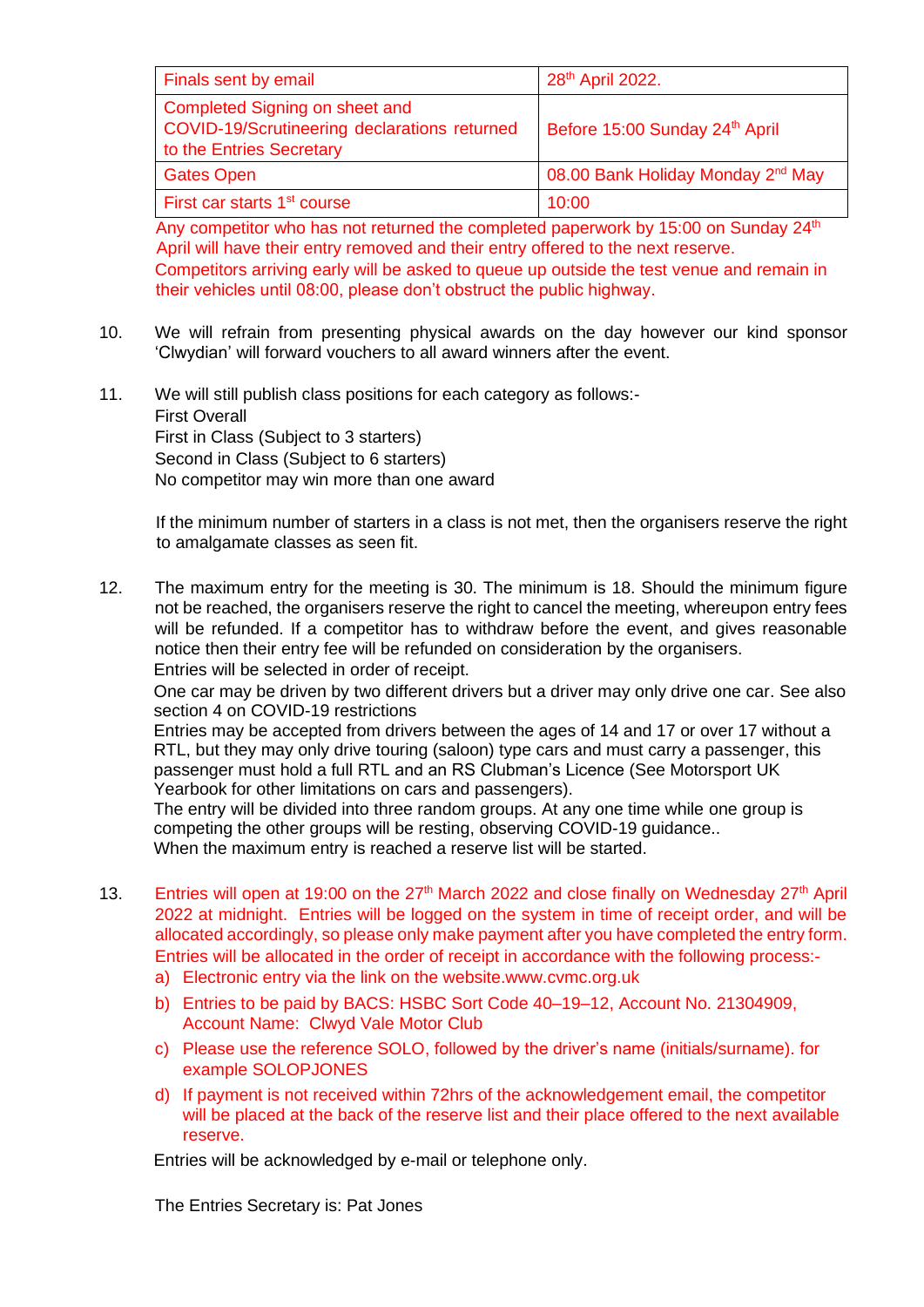#### Email: clubsec@cvmc.org.uk

Final Instructions will be sent (by e-mail) during the week prior to the event. Any update to the COVID-19 restrictions will be included in these instructions.

The Entry Fee for the event is £45

14. Officials for the event are:-

| Stuart Jones - 01352 720684 |
|-----------------------------|
| stuart63jones@gmail.com     |
| <b>Paul Davies</b>          |
| Phil Barley (see Para 15)   |
| Pat Jones                   |
| Pat Jones (see Para 13)     |
| <b>Eddie Blackwell</b>      |
| <b>Rachel Williams</b>      |
| Robert John Jones           |
|                             |

#### 15. COVID-19 Officer.

The COVID-19 Officer's responsibility is to ensure that mitigations for COVID-19, issued by Motorsport UK, the Government or the organisers, is adhered to by everybody, including the organisers, thereby ensuring the continued safe running of the event for everyone involved.

If competitors have any concerns with COVID-19 restrictions, then they have the right to contact the COVID-19 Officer during the day to discuss their concern.

The COVID-19 Officer reports directly to the Clerk of the Course and the Club Steward and in order to allow the COVID-19 Officer to perform their role successfully the following penalty is introduced.

#### **The penalty for not complying with a clear instruction from the nominated COVID-19 Officer will be Exclusion and removal from the venue.**

16. Competitors will be identified by numbers which will be issued with the Final Instructions. It will be the competitor's responsibility to print these and bring them with them. No spares will be available on the day.

Throughout the competition, the numbers must be displayed on both sides of the car, preferably in the rear side windows - or closest equivalent place.

17. Timing will be via a proprietary electronic system (smartphone application) and timed to the previous tenth of a second.

Competitors are free to start in their own time after the all clear signal has been received from the timekeeper. This signal will be demonstrated during the first run of the day.

Timing will start as the front wheels cross the timing start line and stop when the front and rear axles stop astride the finish line (front axle in front of the line rear axle behind the line). Competitors are then required to pull forward to the stop line.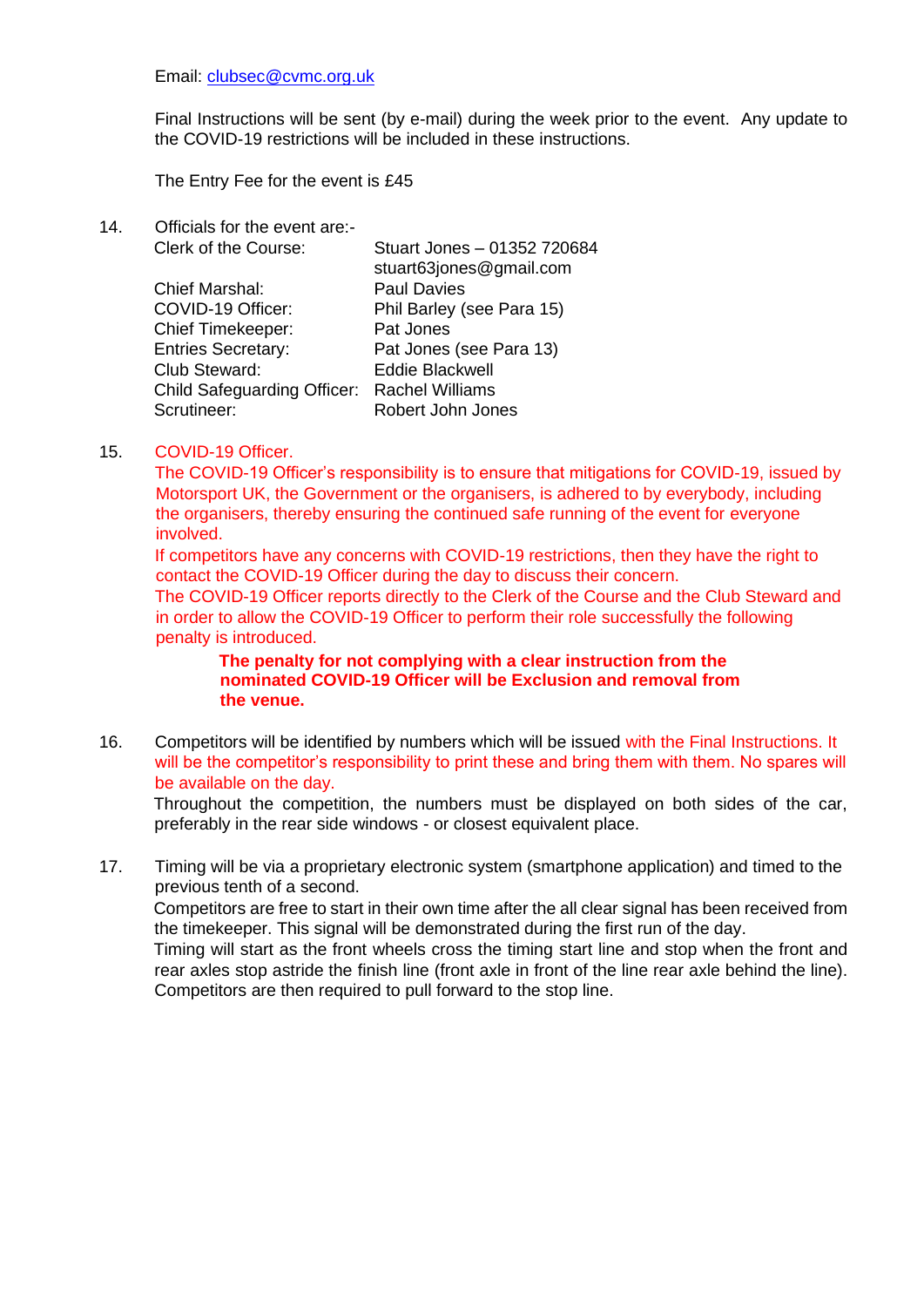18. Marking and penalties will be as follows: Time taken completing the course: .............................................Actual time taken (ASR 19) Touching a cone or barrier or any other course marker: .....................5 seconds per offence. Not stopping astride the line: ............................................................................. 10 seconds Taking an incorrect route on any course. ..................................................... Maximum Time (however, if you reverse to the point of departure from the correct route and then complete the route correctly you will not be penalised, except as immediately below.) Completing a course in a time exceeding the Maximum: ............................. Maximum Time Not stopping immediately on deployment of the STOP signal: .................... Maximum Time The Maximum Time is the fastest time for that run of that test, plus 40 seconds.

At least one Test will be laid out. Two tests may run at any one time and have a minimum of three rounds at each test.

You will have the opportunity to walk each test before they commence.

- 19. The course will be depicted by numbered cones which may be less than 1m high (M6.6). Course designs will be in the competitor's pack which will be issued with the Final Instructions. It will be the competitor's responsibility to print these and bring them with them. No spares will be available on the day.
- 20. The event will contain 4 tests of 4 runs each with the worst score being dropped on Tests A & C all other test rounds will count.

If the event runs late, then the organisers reserve the right to shorten the event by cancelling the  $4<sup>th</sup>$  test.

In the event of a tie, the fastest run on the first test will determine the tie, then the second fastest run on the first test, then the fastest run on the second test etc until the tie is resolved. To be classed as a finisher, a competitor must start at least two rounds at all tests bar one: i.e. if there are 4 tests, a finisher must attempt at least 2 rounds of each of the first 3.

- 21. Provisional results will be published as soon as possible following the end of the event, and declared final as G.C.R. D26.3 after 30 minutes. It is anticipated that interim results will be available during the course of the day via a dedicated website. The web-address will be included within the Final Instructions.
- 22. Any protest must be lodged in accordance with G.C.R. C5.1 to 5.7. To avoid physical contact, this will be via the nominated email address and phone number provided within the final instructions.
- 23. A STOP signal may be displayed because of an obstruction on the course, whether this is an object or person. A competitor must stop immediately on deployment of the STOP signal, and a re-run will be allowed. The STOP signal will be by deployment of red flags from the marshalling locations indicated on the course layouts.
- 24. All other General Regulations of the Motorsport UK apply as written, except :
	- a) All competitors are advised to walk each course (whilst maintaining social distancing of 2m) before the timed runs start for that course.
	- b) No practicing will be allowed anywhere on site.
- 25. Please stick to the 10mph speed limit within the venue and no churning up any gravel areas. We would like to use the venue again.